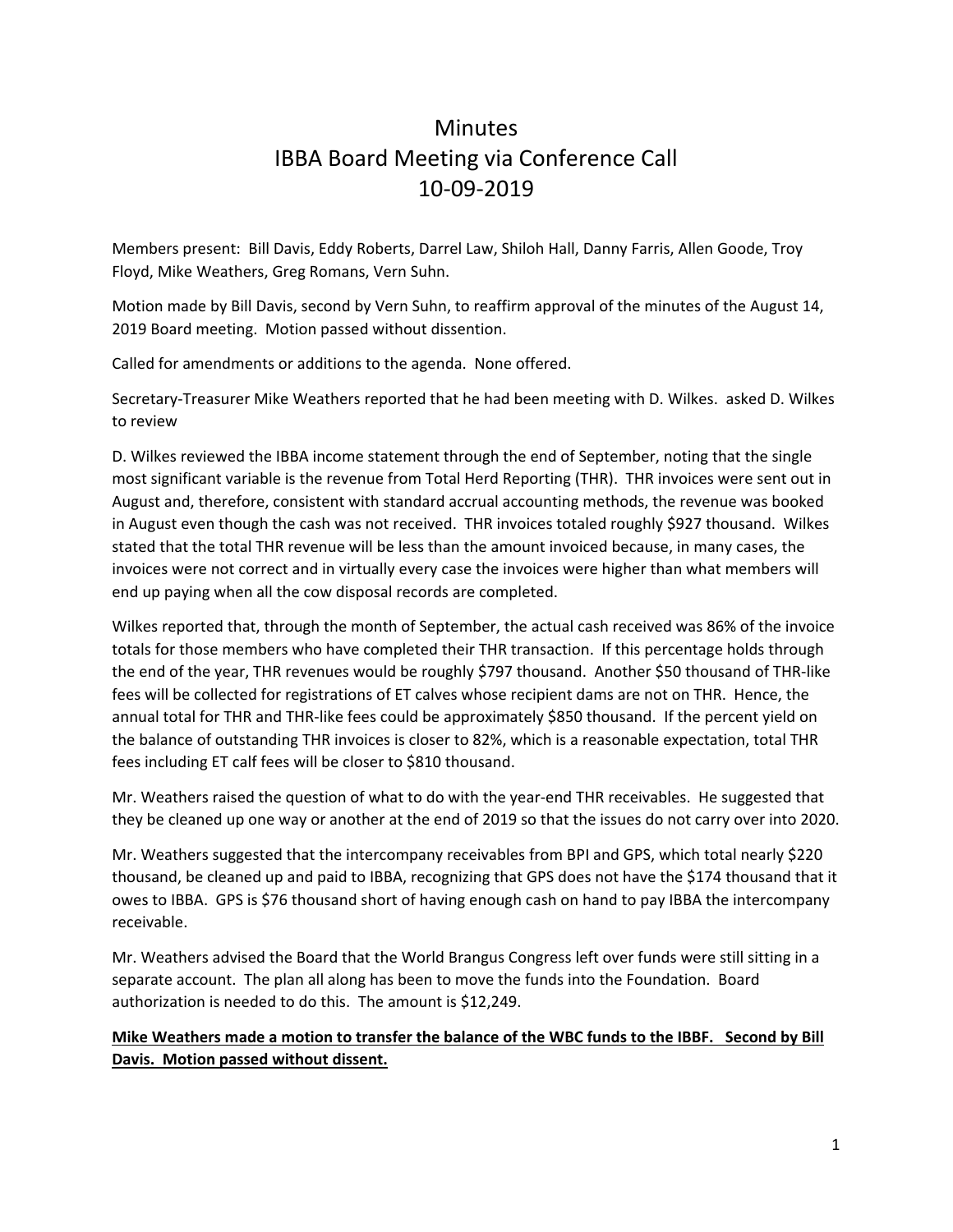Discussion ensued on the cash reserve at IBBA. Current invested reserves total approximately \$654 thousand, plus the building maintenance account totaling just over \$192 thousand. A previous Board established a minimum reserve threshold of \$1 million. This is not considered feasible in light of the revenue delay due to THR re‐scheduling plus the added expenses and lost revenues owing to the software conversion.

**A motion was made by Mike Weathers to waive the minimum cash reserve that was established by a previous Board in order to accommodate the current circumstances related to software conversion and changes in timing of revenues. The current Board, in its discretion, will reestablish a reasonable minimum reserve when things have stabilized after the software conversion is complete. Second by Bill Davis. Motion passed without dissent.**

Discussion continued on what the minimum reserve should be in the near term while THR revenues are coming in and the total is uncertain.

#### **Mr. Weathers withdrew the previous motion that lacked a specific number. Mr. Davis withdrew the second.**

### **Mr. Weathers moved that the reserve be allowed to go down to \$300,000 if necessary, and that the** Board revisit the issue when a reasonably accurate projection of THR revenue is in hand. Second by **Shiloh Hall. Motion passed without dissent.**

The Board was presented with three parentage cases that had been scored by the staff scorecard for parentage override and all three easily exceeded the minimum score of 0. Staff recommended that these three cases be approved.

## **Vern Suhn made a motion to approve the three cases. Second by Allen Goode. Motion passed without dissent.**

D. Wilkes then presented a parentage case that had previously been rejected, but has been appealed for reconsideration. A donor female was flushed, calves were produced, and frozen embryos are still in storage. Several of the calves have been sold to other seedstock producers. The donor in question cannot be dam‐verified because her dam is deceased. The dam of the donor female could have been sampled for DNA prior to her death, which occurred after the parent verification rule was put in place, effective Sept 30, 2016.

Nearly every other animal in the 3‐generation pedigree is parent‐verified, suggesting a high level of precision in the breeder's records. Six of the eight great-grandparents are parent-verified; one is only sire-verified. All four grandparents are parent-verified. The donor in question is sire-verified.

Discussion ensued on any reasonable restrictions that may be placed on this animal and her progeny considering that she (the donor) cannot be dam‐verified. There is precedent for limiting the parentage override to those progeny that are either living or are frozen embryos presently on hand, and refusing to consider any future flushes for parentage override.

**Vern Suhn moved that the current living calves from the donor, plus the frozen embryos, be allowed** to be registered only if they are tested for all known genetic defects and that all progeny from the donor in question must be parent-verified in order to be registered. The motion was seconded by **Danny Farris. The motion passed without dissent.**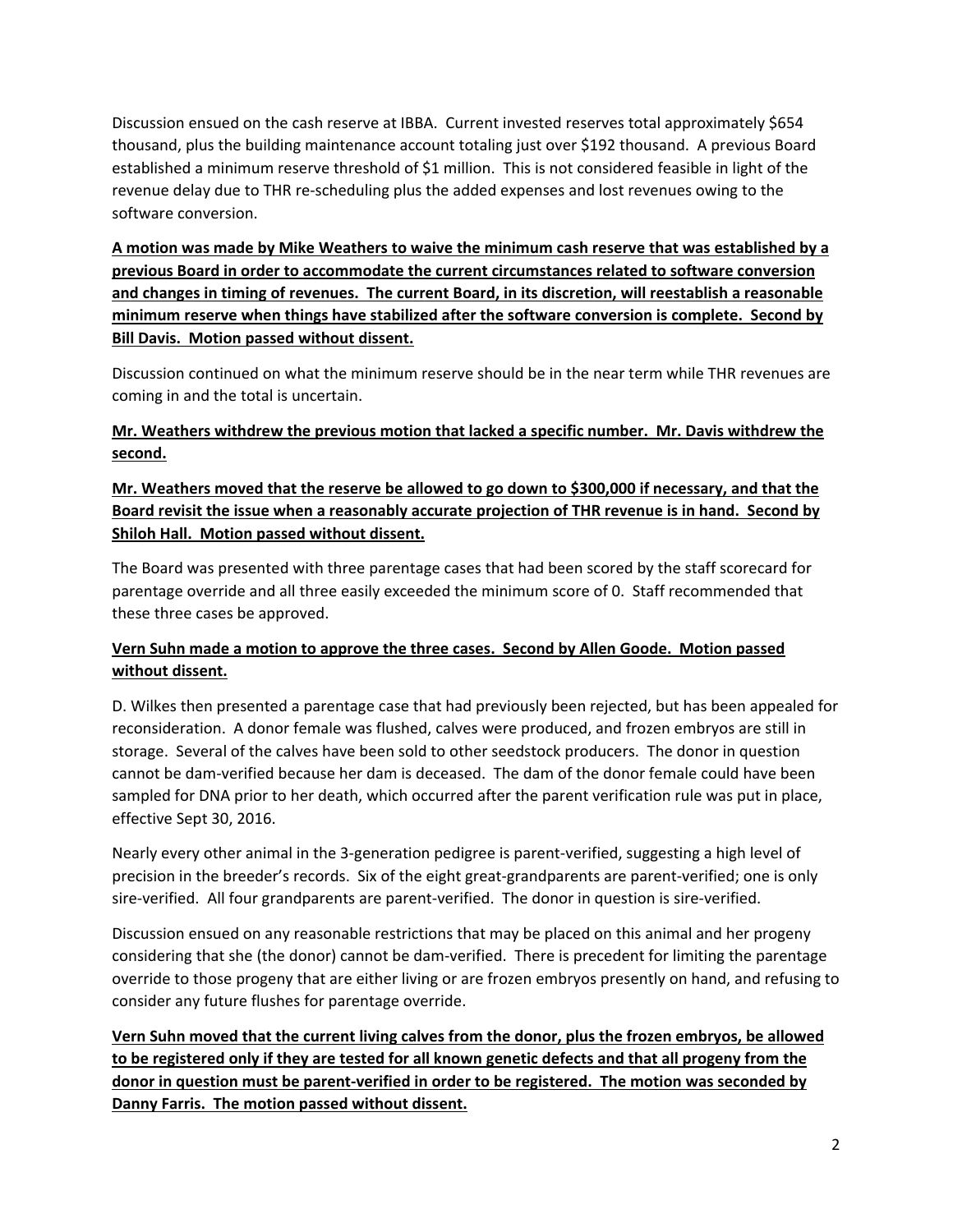D. Wilkes presented the staff recommendation that IBBA hold a Brangus Summit June 7‐9, 2020 in Orlando, FL. The BIF convention is in Orlando June 9-12, with the 9<sup>th</sup> being an administrative day. BIF will not be upset if we schedule on top of that day. This may encourage more Brangus breeders to stay for the BIF convention.

Before deciding on the time and venue for the Brangus Summit, discussion ensued on the need for a separate annual membership meeting for the primary purpose of verifying the Board election. The by laws require that this be done before April 1 of each year.

President Roberts questioned the timing for the next Board meeting, and questioned if it would be feasible to have the Long Term Planning Committee meet with the Board at that time.

**Following discussion, it was moved and seconded by Mr. Goode and Mr. Weathers, respectively, to** hold a joint meeting of the Board and the Long Term Planning Committee December 10-11 in San **Antonio; to schedule the annual membership meeting for March 6 or 7, 2020 in Houston, and to** schedule the Brangus Summit for June 7-9, 2020 in Orlando, FL. The motion carried without dissent.

## The next agenda item regarded the IBBA list rental policy. D. Wilkes suggested that discussion on this topic could easily be postponed. Allen Goode moved to table discussion of the list rental policy. **Second by Mike Weathers. Motion carried without dissent.**

Mr. Goode opened discussion on the topic of Ultra calves showing at the side of Brangus dams. Previously the Show Committee voted to allow this and the Board voted at its 6‐12‐2019 meeting to uphold the Show Committee position to allow Ultra calves to show at the side of a Brangus cow. Since then, the process by which the Show Committee voted to take its position has been challenged on parliamentary grounds and, ultimately, the motion passed by the Show Committee that allows an Ultra calf to show at the side of a Brangus cow was rescinded. It was then suggested that the Board should rescind its motion that upheld the previous Show Committee position since the Show Committee's position was improperly derived due to alleged parliamentary procedure violations.

Discussion ensued, where concerns were expressed about this position changing back and forth endlessly depending on who is present to vote at Show Committee meetings. Meanwhile, new information has become available on the indicus/taurus content of Brangus cattle based on DNA analysis which clearly shows that Brangus and Ultra overlap in terms of DNA content. Some Ultra have a higher proportion of indicus DNA than some Brangus.

## **Mr. Suhn moved and Mr. Davis seconded a motion to retain the Board's current position on the issue of Ultra calves showing at the side of Brangus cows while the Show Committee considers the new information provided by DNA analysis.**

Discussion of the motion included expression of concern that the Show Committee may view the Board as taking sides when the true preference of the Board is that the Show Committee resolve the issue amicably, possibly aided by the new DNA information. In consideration of this, Mr. Suhn rescinded his motion, and Mr. Davis rescinded his second.

D. Wilkes updated the Board on the situation with the Braunvieh Association, which is one of two customers of GPS. Braunvieh has entered into an agreement with another registration service provider at IBBA's urging and is struggling to pay the fee to GPS and to the other service provider simultaneously